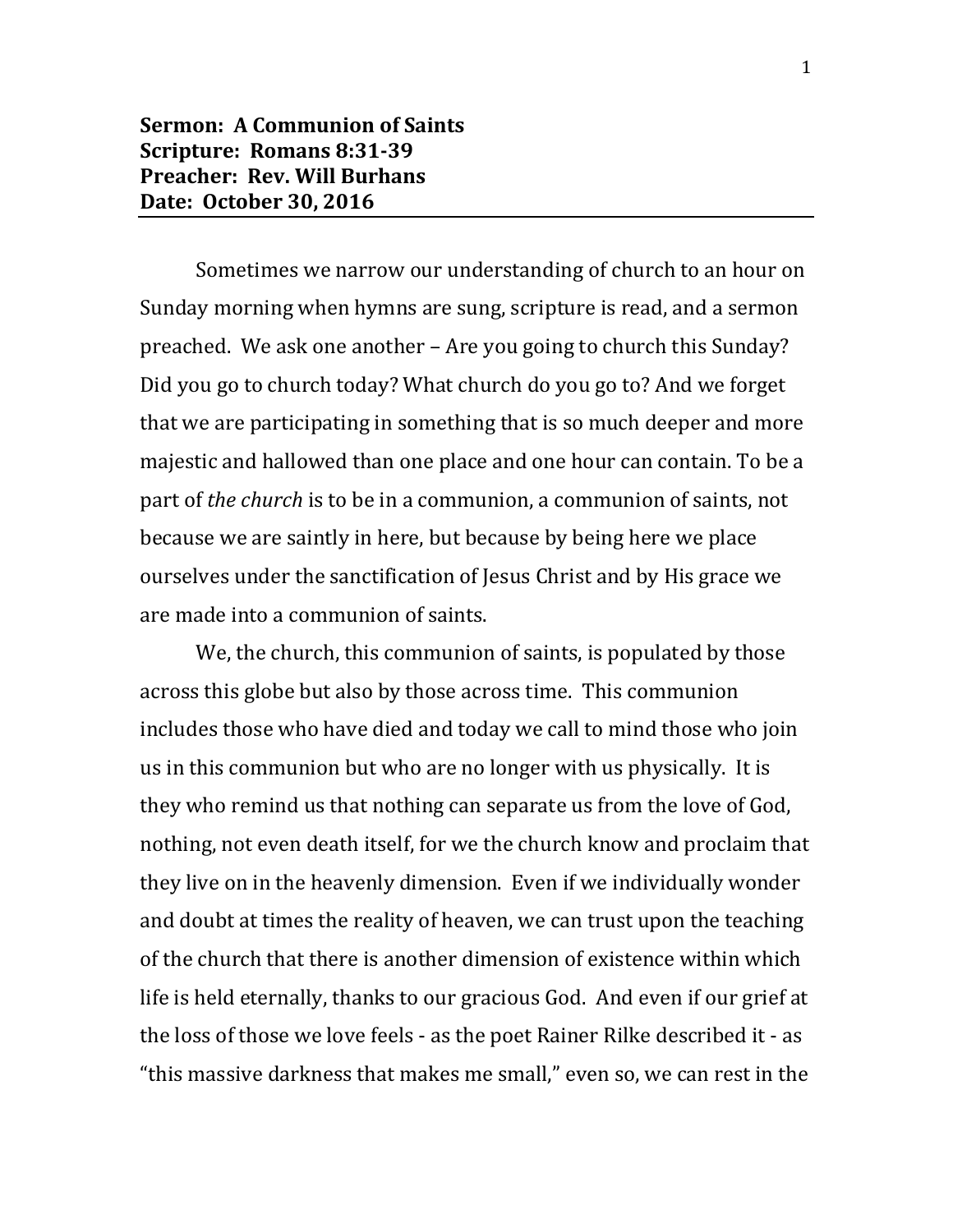church's profession that God cares for us deeply in our smallness and that death does not have dominion over us or those we love.

This is what we remember, celebrate and cling to on this day of days in 2016 as we come to the turning of summer into winter, of October to November, when for centuries the church - and pagans long before – have remembered the faithful who have died, have lifted their names aloud in the gathered assembly and declared that these souls are alive and well. It's the three days of "Allhallowtide" which includes the evening before All Saints, All Hallows Eve or Halloween, All Saints Day on November 1st and All Souls Day or the Day of the Dead on November 2nd. It makes sense with all that is happening in the natural world that it would be mirrored in the spiritual world as well. As the leaves fall, the green growth of summer dies off, and the earth prepares herself for the coming death of winter, we remember our dead… and we call to mind our own deaths for none of us are getting out of this alive and we too will want to be remembered in this communion when we are gone.

So we will soon after the anthem take a moment to lift up and present the names of the saints and souls who live in our hearts and in the heart of God and who surround us as so great a cloud of witness despite their physical absence. We want to do this presentation, the presente as it is known in Spanish, when it comes, with gusto and the energy of faith rather than with despondency and sorrow, not to deny the grief but together to proclaim their presence as in no way dead to us or to God, for we know that nothing can separate us from God, nothing.

But first let us mind the gap, the very real sense of separation that also exists between us and those who have died. The German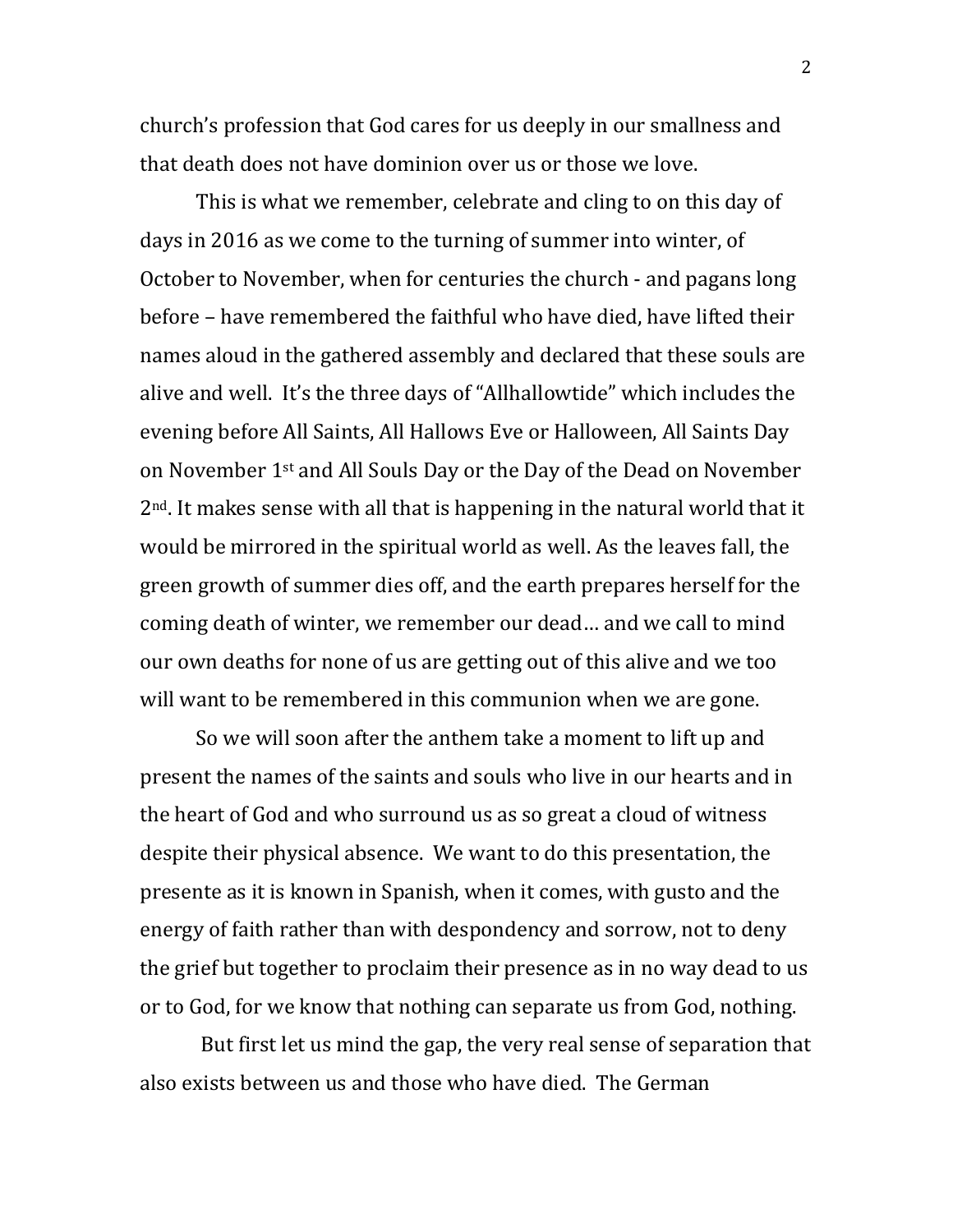theologian and pastor Dietrich Bonhoeffer, who was imprisoned and killed by the Nazi's, wrote a beautiful letter to a friend describing the pain of separation he felt locked in prison on Christmas Eve and far away from his family and friends. But the letter he wrote stands as a beautiful account of the grief at being separated from our loved ones whether they be alive or have died:

I should like to say something to help you in the time of separation that lies ahead. There is no need to say how hard any such separation is for us; but as I have now been separated from all the people that I am devoted to, I should like to pass on to you something of what I have learnt..." First: nothing can make up for the absence of someone whom we love, and it would be wrong to try to find a substitute, we must simply hold out and see it through. That sounds very hard at first, but at the same time it is a great consolation, for the gap, as long as it remains unfilled, preserves the bonds between us. It is nonsense to say that God fills the gap; God does not fill it, but on the contrary, keeps it empty and so helps us to keep alive our communion with each other, even at the cost of pain." Secondly: the dearer and richer our memories, the more difficult the separation. But gratitude changes the pangs of memory into tranquil joy. The beauties of the past are borne, not as a thorn in the flesh, but as a precious gift…. We must take care not to wallow in our memories, or hand ourselves over to them, just as we do not gaze all the time at a valuable present, but only at special times, and apart from these times keep it simply as a hidden treasure that is ours for certain. In this way the past gives us lasting joy and strength. And thirdly…. I have learnt here especially that this fact can always be mastered - that difficulties are magnified out of all proportion simply by fear and anxiety. From the moment we wake until we fall asleep we must commend other people wholly and unreservedly to God, and leave them in God's hands, and transform our anxiety for them into prayers on their behalf."

Giving thanks and lifting up those we love to God doesn't mean that we will hurt less and nor that we are expecting God to make it alright